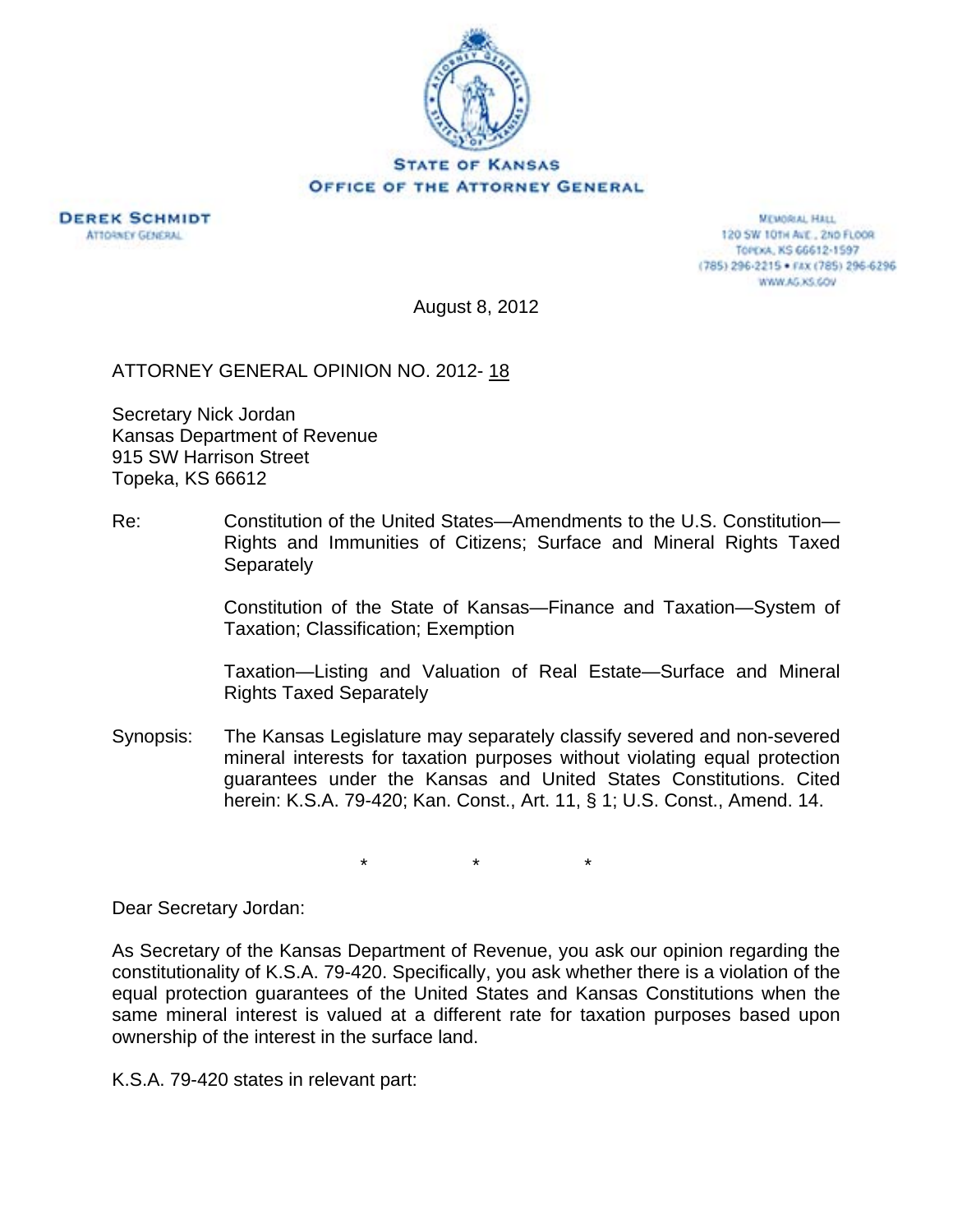Whenever the fee to the surface of any tract, parcel or lot of land is in any person or persons, natural or artificial, and the right or title to any minerals therein is in another or in others, such mineral interest shall be listed and the market value, if any, determined separately from the fee of such land, in separate entries and descriptions. Such land and such mineral interest shall be separately taxed to the owners thereof respectively.

In plain language, this statute requires a mineral interest to be taxed separately from the land in which the minerals are located when the land and the mineral interest are owned by different persons.

Your question relates to Article 11, § 1 of the Kansas Constitution, which states that the Legislature shall provide for a "uniform and equal basis of valuation and rate of taxation of all property subject to taxation."<sup>1</sup> Article 11, § 1(a) further provides that "[p]roperty shall be classified into the following classes for the purpose of assessment and assessed at the percentage of value prescribed therefor." Real property is classified into four subclasses. The two subclasses relevant to your question are "Land devoted to agricultural use which shall be valued upon the basis of its agricultural income or agricultural productivity . . ."<sup>2</sup> and "[a]ll other urban and rural real property not otherwise specifically subclassified."3

As you note in your letter, severed mineral interests are not specifically subclassified in Article 11, § 1(a) and therefore fall into the "all other" classification. You further note that in the vast majority of cases, the land in which minerals are located falls within the "agricultural use" classification. This means that land containing a non-severed mineral interest is usually valued based upon agricultural income or productivity. If the same mineral interest is severed from the fee to the surface land, the mineral interest is valued based upon fair market value. As a result, the same mineral interest may be subject to very different tax assessments depending on whether the interest is severed from the surface fee.

You ask whether disparate treatment of severed versus non-severed mineral interests for taxation purposes violates equal protection. Your question requires an analysis of the Equal Protection Clause of the United States Constitution, which prohibits states from denying "to any person within its jurisdiction the equal protection of the laws."<sup>4</sup> The Kansas Supreme Court has held that Article 11, §1 provides equal protection to Kansas citizens for taxation purposes that is virtually identical to the protection afforded by the Equal Protection Clause of the United States Constitution.<sup>5</sup>

Kansas courts have previously determined that K.S.A. 79-420 does not violate equal protection. In *Cherokee & Pittsburg Coal & Mining Co. v. Crawford County* 

 $\overline{\phantom{a}}$ 

<sup>1</sup> Kan. Const. Art. 11, §1(a).

 $\frac{2}{3}$  *Id.* at §1(a)(2).<br> $\frac{3}{3}$  *Id.* at §1(a)(7).

U.S. Const., Am. 14.

<sup>5</sup> *State ex rel. Tomasic v. City of Kansas City*, 237 Kan. 572, 583 (1985).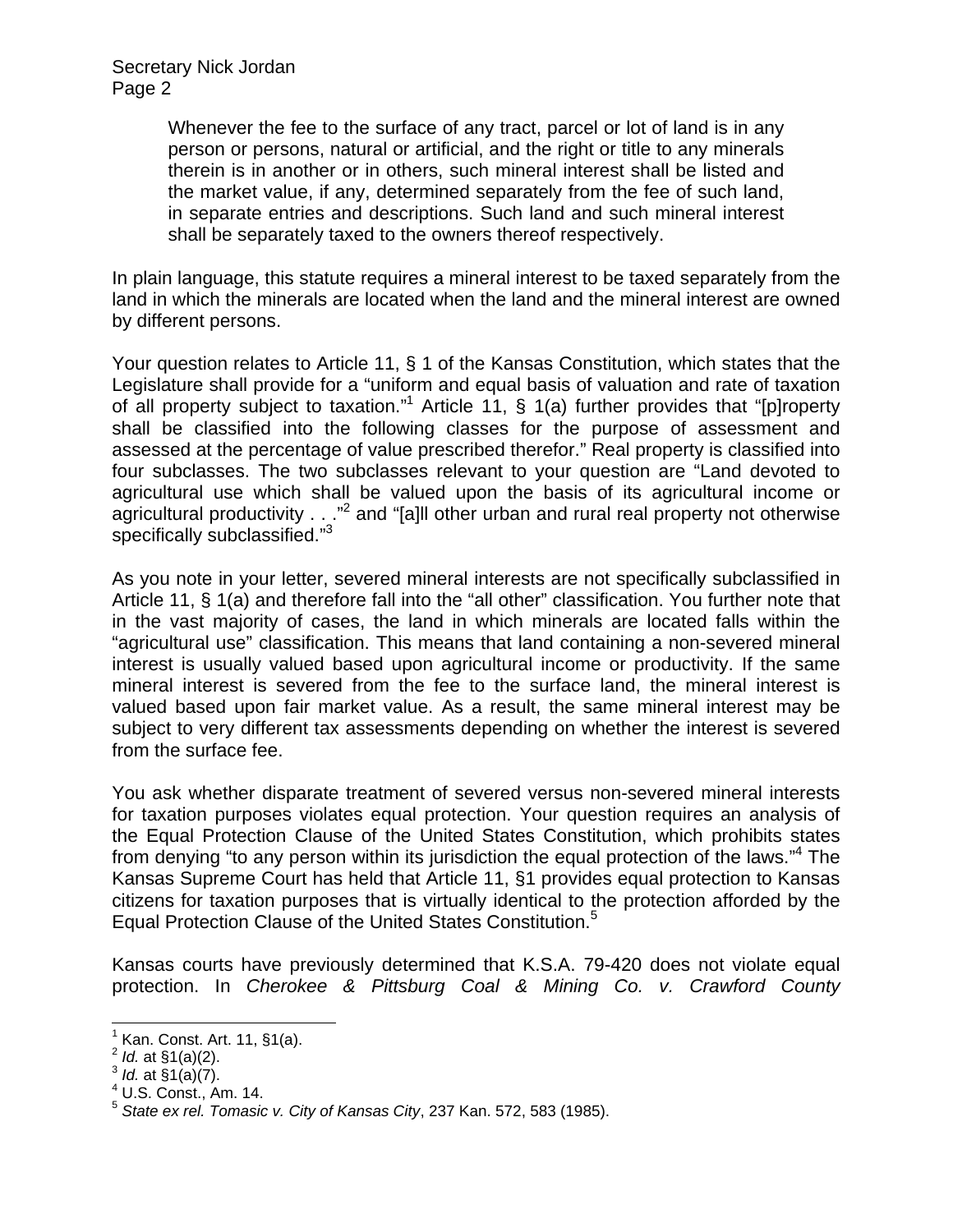Secretary Nick Jordan Page 3

*Commissioners*, the Kansas Supreme Court considered Laws 1897, c. 244, the statutory predecessor to K.S.A.  $79-420$ . $6$  In that case, a coal company owning mineral rights in real estate, but not the fee to the surface land, challenged the statute on the ground that it provides for "unequal and inequitable valuation and assessment" of mineral interests in violation of Article 11,  $\S$  1 of the Kansas Constitution.<sup>7</sup> The Court held that the statute did not violate the Kansas Constitution, and further noted that "[m]inerals in the earth are real estate, and, when the owner of them has not the fee to the surface of such land, they should be separately assessed and taxed."<sup>8</sup> The Court has reaffirmed its 1905 holding in *Cherokee*.<sup>9</sup>

Generally, lawmakers are afforded broad discretion in creating taxation schemes, even if such schemes result in unequal taxation. "[I]n taxation, even more than in other fields, legislatures possess the greatest freedom in classification."<sup>10</sup> A tax classification that does not involve a fundamental right or suspect classification need meet only the rational basis level of scrutiny to satisfy equal protection.<sup>11</sup>

In this case, owners of mineral interests are classified according to whether the mineral interest is severed from the fee to the surface land. Such classification does not involve a fundamental right (*e.g.* freedom of speech or the right to vote) or a suspect classification (*e.g.* race or religion). Therefore, the tax classification of severed versus non-severed mineral interests need meet only the rational basis level of scrutiny to satisfy equal protection.

The rational basis test examines whether a statutory classification bears some reasonable relationship to a valid legislative purpose.<sup>12</sup> A tax classification is constitutionally valid on equal protection grounds "if there is any reasonably conceivable state of facts that could provide a rational basis for the classification."<sup>13</sup> "[I]t is entirely irrelevant for constitutional purposes whether the conceived reason for the challenged distinction actually motivated the legislature."<sup>14</sup>

The statute requiring severed mineral interests to be valued separately from the surface land was originally enacted in 1897,<sup>15</sup> and later codified at K.S.A. 79-420. There is no legislative history available to explain the actual reason for enactment of the statute. However, Kansas courts have noted that the purpose of K.S.A. 79-420 is to ensure that

 $\overline{\phantom{a}}$ 

<sup>&</sup>lt;sup>6</sup> 71 Kan. 276 (1905).

<sup>7</sup> *Id.*<sup>8</sup> *Id.* at Syl. 2. 9 *See, e.g., Hitch Land & Cattle Co. v. Board of County Comm'rs of Seward County*, 179 Kan 357, 361 (1956); *Catlett v. Roemer*, 174 Kan. 309, 313 (1953); *Hushaw v. Kansas Farmers' Union Royalty Co.*, 149 Kan. 64 (1939).

<sup>10</sup> *Peden v. Kansas Dept. of Revenue*, 261 Kan. 239, 253 (1996) (quoting *Madden v. Kentucky*, 309 U.S. 83 [1940]).

<sup>11</sup> *Armour v. City of Indianapolis*, \_\_ U.S. \_\_, 132 S. Ct. 2073, 2076 (2012); *In re CIG Field Services Co*., 279 Kan. 857, 878 (2005).

<sup>12 279</sup> Kan. at 878.

<sup>13</sup> *See, e.g., F.C.C. v. Beach Communications, Inc*., 508 U.S. 307, 313 (1993). 14 *Id.* at 315.

<sup>15</sup> Laws 1897, c. 244.